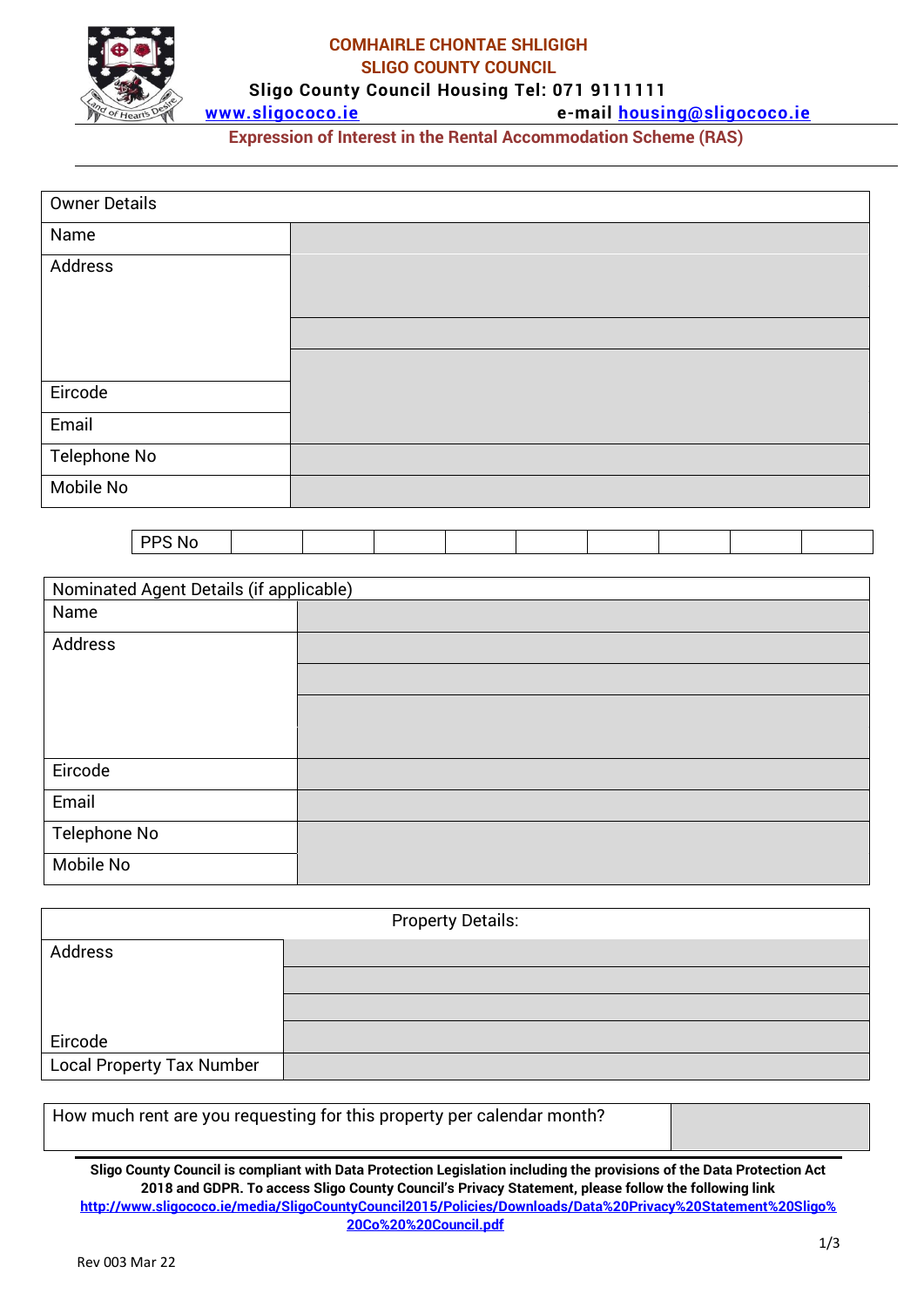

#### **COMHAIRLE CHONTAE SHLIGIGH SLIGO COUNTY COUNCIL**

**Sligo County Council Housing Tel: 071 9111111**

**[www.sligococo.ie](http://www.sligococo.ie/) e-mail [housing@sligococo.ie](mailto:housing@sligococo.ie)**

**Expression of Interest in the Rental Accommodation Scheme (RAS)**

|                                                                    |  |                          |  | Description of Property:                      |                                              |                       |           |    |  |
|--------------------------------------------------------------------|--|--------------------------|--|-----------------------------------------------|----------------------------------------------|-----------------------|-----------|----|--|
| <b>Detached House</b>                                              |  | Semi Detached House      |  |                                               |                                              | <b>Terraced House</b> |           |    |  |
| Apartment / Flat                                                   |  | <b>Duplex Masionette</b> |  |                                               |                                              | <b>Studio Flat</b>    |           |    |  |
| No of Bedrooms                                                     |  |                          |  |                                               | <b>Type of Heating</b>                       |                       |           |    |  |
| <b>ADDITIONAL INFORMATION</b>                                      |  |                          |  |                                               |                                              |                       |           |    |  |
| Yes<br>No.<br>Has the property a downstairs<br>bedroom / bedrooms? |  |                          |  | Is there a ramp leading to the<br>front door? |                                              |                       | <b>No</b> |    |  |
| If so how many downstairs bedrooms                                 |  |                          |  |                                               | Is there a ramp leading to the<br>back door? |                       |           | No |  |
| <b>Ground floor Washing Facilities</b>                             |  |                          |  |                                               | Has the property a Level Access              |                       |           | No |  |
| <b>Bath</b><br>Yes<br>No                                           |  |                          |  | <b>Shower Upstairs?</b>                       |                                              |                       |           |    |  |

| Shower              | <b>Yes</b> | No | Is the property specially |                                                | Yes | No |
|---------------------|------------|----|---------------------------|------------------------------------------------|-----|----|
| Level Access Shower | Yes        | No |                           | adapted and suitable for a<br>wheelchair user? |     |    |
| Toilet              | Yes        | No |                           | Has a Stair Lift been installed?               | Yes | No |
|                     |            |    |                           |                                                |     |    |

| If Apartment       |  |     |  |    |  |  |
|--------------------|--|-----|--|----|--|--|
| <b>Which Floor</b> |  |     |  |    |  |  |
| Elevator           |  | Yes |  | No |  |  |

| Are there currently tenants in the property?                            |  | Yes                    |  | No.       |  |
|-------------------------------------------------------------------------|--|------------------------|--|-----------|--|
| If yes, are any in receipt of Rent Supplement or HAP?                   |  | Yes                    |  | No        |  |
| If yes, is the Tenancy registered with the P.R.T.B.?                    |  | Yes                    |  | No        |  |
| If no, has the property been let at any time in the previous two years? |  | <b>Yes</b>             |  | <b>No</b> |  |
| If it has been let in the previous two years, please confirm:           |  |                        |  |           |  |
| Previous Rent Amount per calendar month                                 |  | Date Rent was last Set |  |           |  |
| Is the property a protected structure or proposed protected structure   |  |                        |  |           |  |
| and not been let in the previous year?                                  |  | Yes                    |  | <b>No</b> |  |
| Has the property been substantially changed $-$ if so, submit           |  |                        |  |           |  |
| documentary evidence as appropriate?                                    |  | Yes                    |  | No        |  |

Please give any other relevant details:

This is an expression of interest only and acceptance of this form does not signify any intent on the part of Sligo County Council to enter into an Agreement with a Landlord. Please note that in order to participate in the Scheme all Landlords must submit proof of ownership, a valid BER Certificate, a Tax Clearance Certificate and are required to be registered with the Private Residential Tenancies Board. Also all properties must comply with the Housing (Standards for Rented Houses) Regs 1993 (as amended).

**Sligo County Council is compliant with Data Protection Legislation including the provisions of the Data Protection Act 2018 and GDPR. To access Sligo County Council's Privacy Statement, please follow the following link [http://www.sligococo.ie/media/SligoCountyCouncil2015/Policies/Downloads/Data%20Privacy%20Statement%20Sligo%](http://www.sligococo.ie/media/SligoCountyCouncil2015/Policies/Downloads/Data%20Privacy%20Statement%20Sligo%20Co%20%20Council.pdf) [20Co%20%20Council.pdf](http://www.sligococo.ie/media/SligoCountyCouncil2015/Policies/Downloads/Data%20Privacy%20Statement%20Sligo%20Co%20%20Council.pdf)**